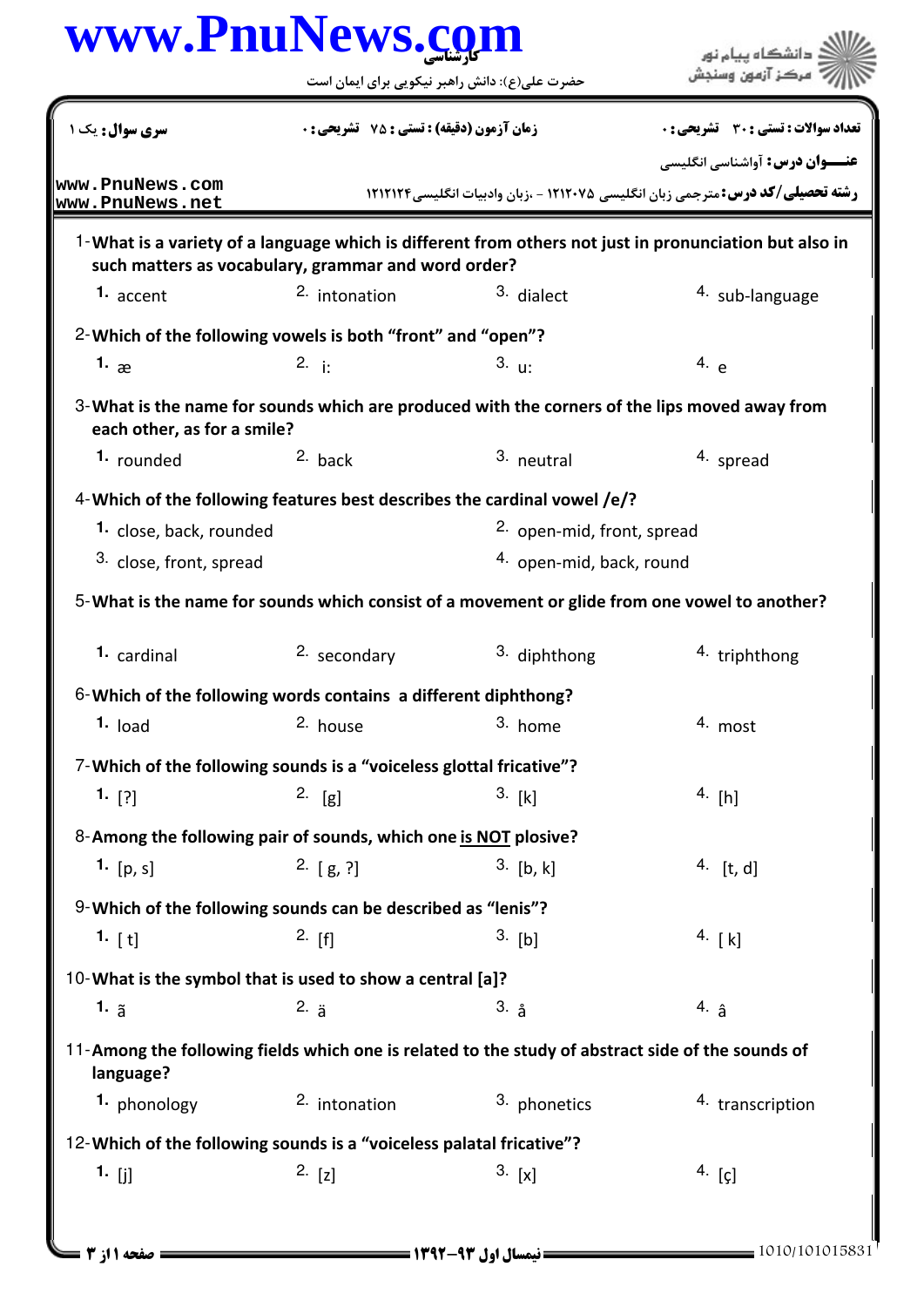| www.PnuNews.com |  |
|-----------------|--|
|-----------------|--|

| www.PnuNews.com                                                                                                                                                                               |                                                  |                                                                                                |                                                                                       |  |  |
|-----------------------------------------------------------------------------------------------------------------------------------------------------------------------------------------------|--------------------------------------------------|------------------------------------------------------------------------------------------------|---------------------------------------------------------------------------------------|--|--|
|                                                                                                                                                                                               | حضرت علی(ع): دانش راهبر نیکویی برای ایمان است    |                                                                                                |                                                                                       |  |  |
| <b>سری سوال :</b> یک ۱                                                                                                                                                                        | <b>زمان آزمون (دقیقه) : تستی : 75 تشریحی : 0</b> |                                                                                                | تعداد سوالات : تستي : 30 ٪ تشريحي : 0                                                 |  |  |
|                                                                                                                                                                                               |                                                  |                                                                                                | <b>عنـــوان درس:</b> آواشناسي انگليسي                                                 |  |  |
| www.PnuNews.com<br>www.PnuNews.net                                                                                                                                                            |                                                  |                                                                                                | <b>رشته تحصیلی/کد درس:</b> مترجمی زبان انگلیسی ۱۲۱۲۰۷۵ - ،زبان وادبیات انگلیسی۱۲۱۲۱۲۴ |  |  |
| 13-In which of the following words is [I] "devoiced"?                                                                                                                                         |                                                  |                                                                                                |                                                                                       |  |  |
| 1. letter                                                                                                                                                                                     | $2.$ old                                         | $3.$ play                                                                                      | 4. teller                                                                             |  |  |
| 14-Which of the following words describes "an articulation in which the articulators approach each<br>other but do not get sufficiently close to each other to produce a complete consonant"? |                                                  |                                                                                                |                                                                                       |  |  |
| 1. glide                                                                                                                                                                                      | 2. approximant                                   | 3. rhotic                                                                                      | 4. retroflex                                                                          |  |  |
| 15-Among the following consonants, which one is NOT an approximant?                                                                                                                           |                                                  |                                                                                                |                                                                                       |  |  |
| 1. $n$                                                                                                                                                                                        | 2. $w$                                           | 3. r                                                                                           | 4. i                                                                                  |  |  |
| 16-How can we define a "minimum syllable"?                                                                                                                                                    |                                                  |                                                                                                |                                                                                       |  |  |
| 1. a consonant and a vowel                                                                                                                                                                    |                                                  | 2. two consonants and a vowel                                                                  |                                                                                       |  |  |
| 3. a single vowel in isolation                                                                                                                                                                |                                                  | $4.$ a single consonant in isolation                                                           |                                                                                       |  |  |
|                                                                                                                                                                                               |                                                  | 17-Which of the following syllables can be described as having a "zero coda"?                  |                                                                                       |  |  |
| 1. $_{\text{gear}}$                                                                                                                                                                           | 2. shrink                                        | 3. smile                                                                                       | 4. pray                                                                               |  |  |
| syllables"?                                                                                                                                                                                   |                                                  | 18-Which vowel is "the most occurring vowel in English which is always associated with weak    |                                                                                       |  |  |
| 1. $e$                                                                                                                                                                                        | 2. $\partial$                                    | 3.0                                                                                            | 4. $\mathbf{a}$                                                                       |  |  |
|                                                                                                                                                                                               |                                                  | 19-Which of the following consonants can stand as the peak of the syllable instead of a vowel? |                                                                                       |  |  |
| 1. $m$                                                                                                                                                                                        | 2. w                                             | 3. k                                                                                           | 4. b                                                                                  |  |  |
|                                                                                                                                                                                               |                                                  | 20-Among the following items, which one is NOT a factor in the prominence of a syllable?       |                                                                                       |  |  |
| 1. length                                                                                                                                                                                     | 2. pitch                                         | 3. loudness                                                                                    | 4. quantity                                                                           |  |  |
| 21-In which word is the second syllable stressed?                                                                                                                                             |                                                  |                                                                                                |                                                                                       |  |  |
| 1. $envy$                                                                                                                                                                                     | 2. even                                          | $3.$ apply                                                                                     | 4. open                                                                               |  |  |
| 22- What do we call what remains after all affixes are removed from a word?                                                                                                                   |                                                  |                                                                                                |                                                                                       |  |  |
| 1. $root$                                                                                                                                                                                     | 2. stem                                          | 3. suffix                                                                                      | 4. prefix                                                                             |  |  |
|                                                                                                                                                                                               |                                                  | 23-Which of the following compound words has a different pattern of stress?                    |                                                                                       |  |  |
| 1. bad-tempered                                                                                                                                                                               | 2. second-class                                  | 3. heavy-handed                                                                                | 4. tea-cup                                                                            |  |  |
| 24-In which of the following situations, the word "that" has a weak form?                                                                                                                     |                                                  |                                                                                                |                                                                                       |  |  |
| 1. when used in a demonstrative sense                                                                                                                                                         |                                                  | 2. when used in a relative clause                                                              |                                                                                       |  |  |
| 3. before consonant clusters                                                                                                                                                                  |                                                  | 4. in final positions                                                                          |                                                                                       |  |  |
|                                                                                                                                                                                               |                                                  |                                                                                                |                                                                                       |  |  |